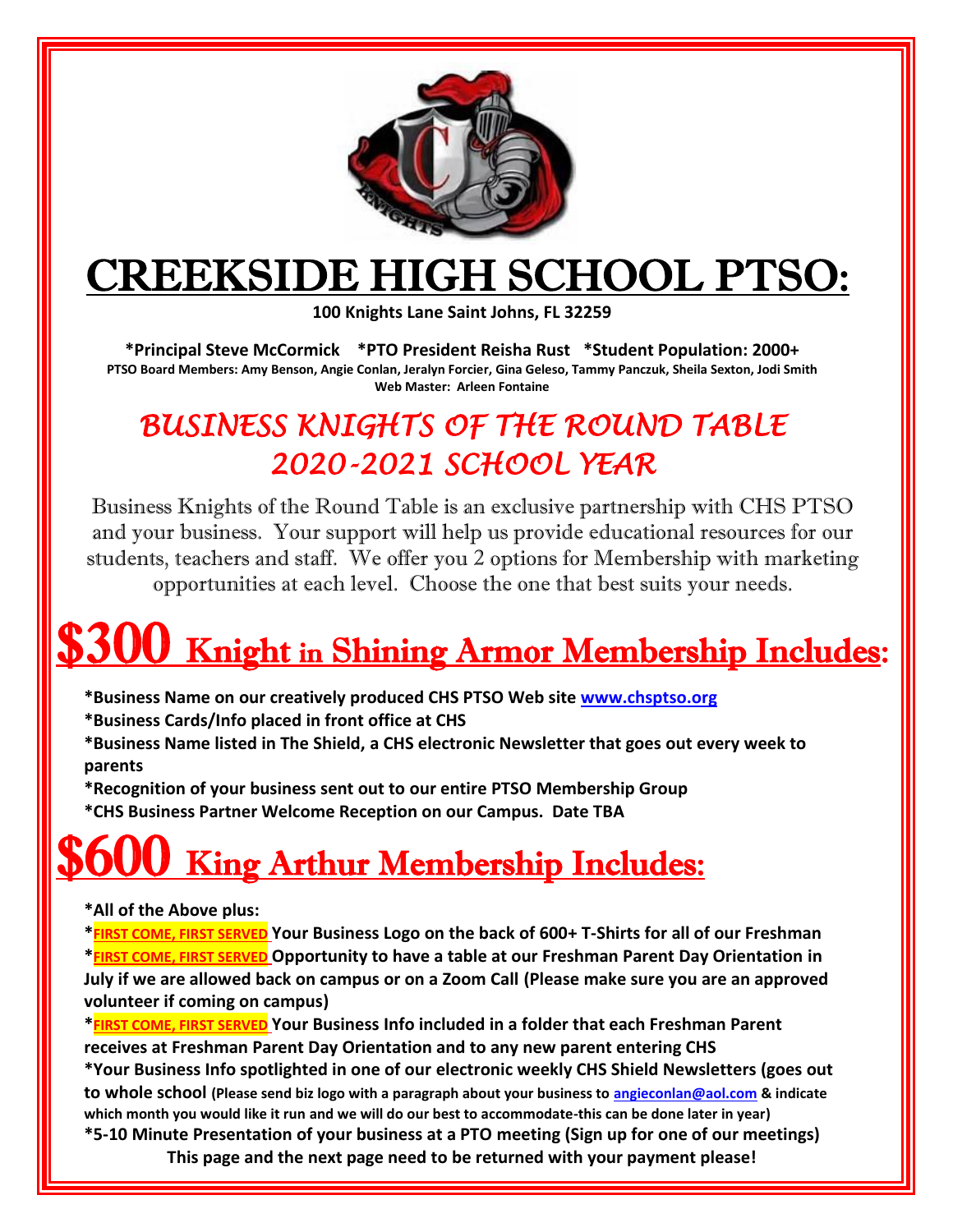

# CREEKSIDE HIGH SCHOOL PTSO:

*BUSINESS KNIGHTS OF THE ROUND TABLE 2020-2021 Business Partner Application* 

| <b>Company Name:</b>    |
|-------------------------|
| <b>Contact Person:</b>  |
| <b>Address:</b>         |
| Email:                  |
| <b>Phone Number(s):</b> |
| Web site:               |

**Choose the Level of Membership you would like:**

### \_\_\_\$300 Knight in Shining Armor Membership **\$600 King Arthur Membership SUMMER SPECIAL**

**Please make checks out to CHS PTSO. We are a 501(3) c charitable organization so please copy for your tax records. This form and the next St Johns County School District Annual School Community Partnership Agreement Form need to be dropped off or mailed to:**

#### **Creekside High School ATTENTION: PTSO BUSINESS PARTNERS 100 Knights Lane Saint Johns, FL 32259**

**Please email [angieconlan@aol.com](mailto:angieconlan@aol.com) & [artcrzy@aol.com](mailto:artcrzy@aol.com) a high resolution image of your company logo for our web site. Once you become a partner, we will send you information about how to send your business info for emails and also how to sign up for a PTSO meeting business presentation. Thank you for becoming one of our BUSINESS KNIGHTS OF THE ROUND TABLE! Your support is making a difference!**